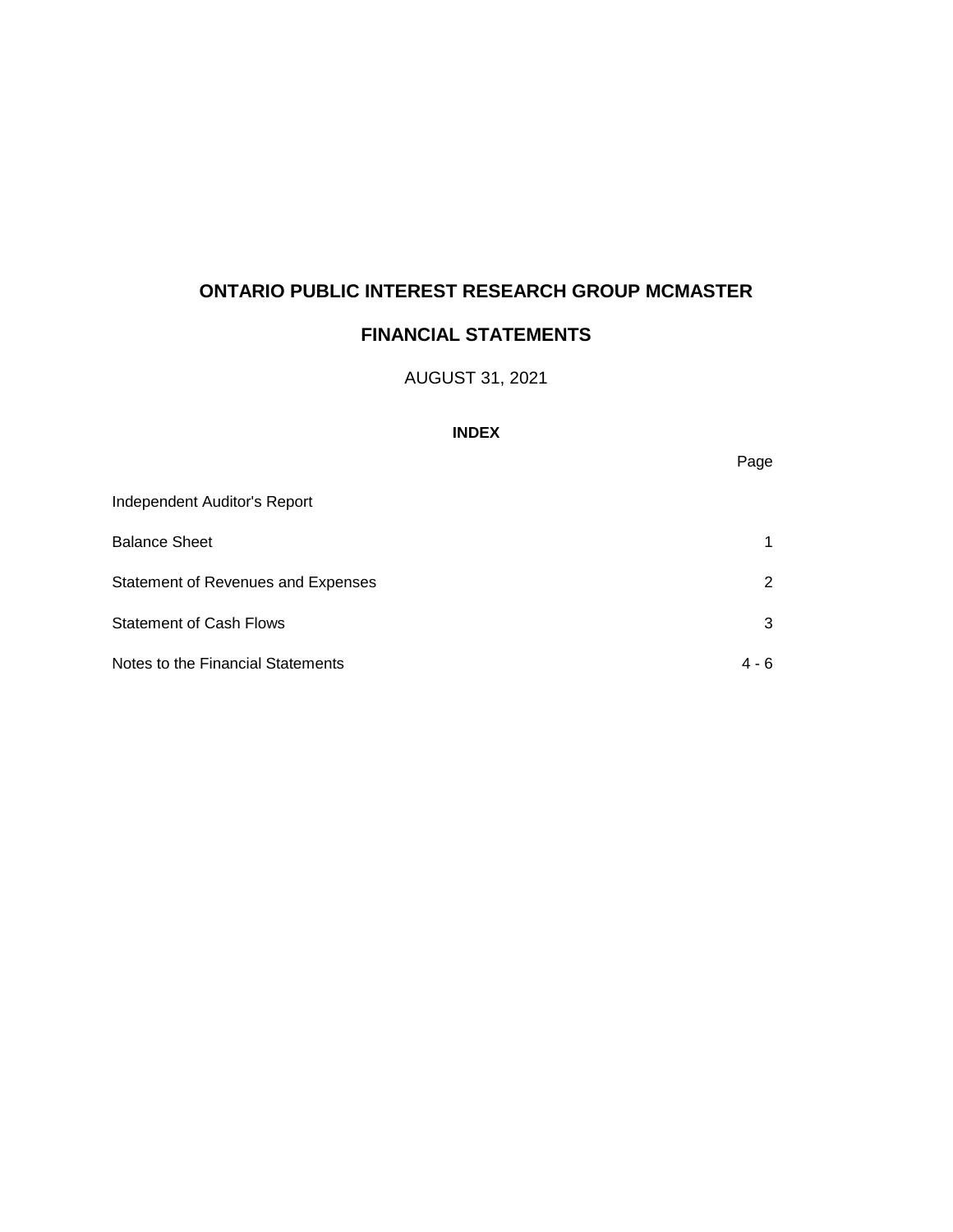

### **INDEPENDENT AUDITOR'S REPORT**

To the Directors of Ontario Public Interest Research Group McMaster

#### *Qualified Opinion*

We have audited the financial statements of Ontario Public Interest Research Group McMaster, which comprise the balance sheet as at August 31, 2021, and the statements of revenues and expenses and cash flows for the year then ended, and notes to the financial statements, including a summary of significant accounting policies.

In our opinion, except for the effects of the matter described in the Basis for Qualified Opinion section of our report, the accompanying financial statements present fairly, in all material respects, the financial position of the organization as at August 31, 2021, and the results of its operations and its cash flows for the year then ended in accordance with Canadian accounting standards for not-for-profit organizations.

#### *Basis for Qualified Opinion*

In common with many not-for-profit organizations, the organization derives revenue from fundraising activities the completeness of which is not susceptible to satisfactory audit verification. Accordingly, verification of these revenues was limited to the amounts recorded in the records of the organization. Therefore, we were not able to determine whether any adjustments might be necessary to fundraising revenue, excess of revenues over expenses, and cash flows from operations for the years ended August 31, 2021 and 2020, current assets as at August 31, 2021 and 2020, and net assets as at September 1 and August 31 for both the 2021 and 2020 years. Our audit opinion on the financial statements for the year ended August 31, 2020 was modified accordingly because of the possible effects of this limitation in scope.

We conducted our audit in accordance with Canadian generally accepted auditing standards. Our responsibilities under those standards are further described in the Auditor's Responsibilities for the Audit of the Financial Statements section of our report. We are independent of the organization in accordance with the ethical requirements that are relevant to our audit of the financial statements in Canada, and we have fulfilled our other ethical responsibilities in accordance with these requirements. We believe that the audit evidence we have obtained is sufficient and appropriate to provide a basis for our qualified opinion.

#### *Responsibilities of Management and Those Charged with Governance for the Financial Statements*

Management is responsible for the preparation and fair presentation of the financial statements in accordance with Canadian accounting standards for not-for-profit organizations, and for such internal control as management determines is necessary to enable the preparation of financial statements that are free from material misstatement, whether due to fraud or error.

In preparing the financial statements, management is responsible for assessing the organization's ability to continue as a going concern, disclosing, as applicable, matters related to going concern and using the going concern basis of accounting unless management either intends to liquidate the organization or to cease operations, or has no realistic alternative but to do so.

Those charged with governance are responsible for overseeing the organization's financial reporting process.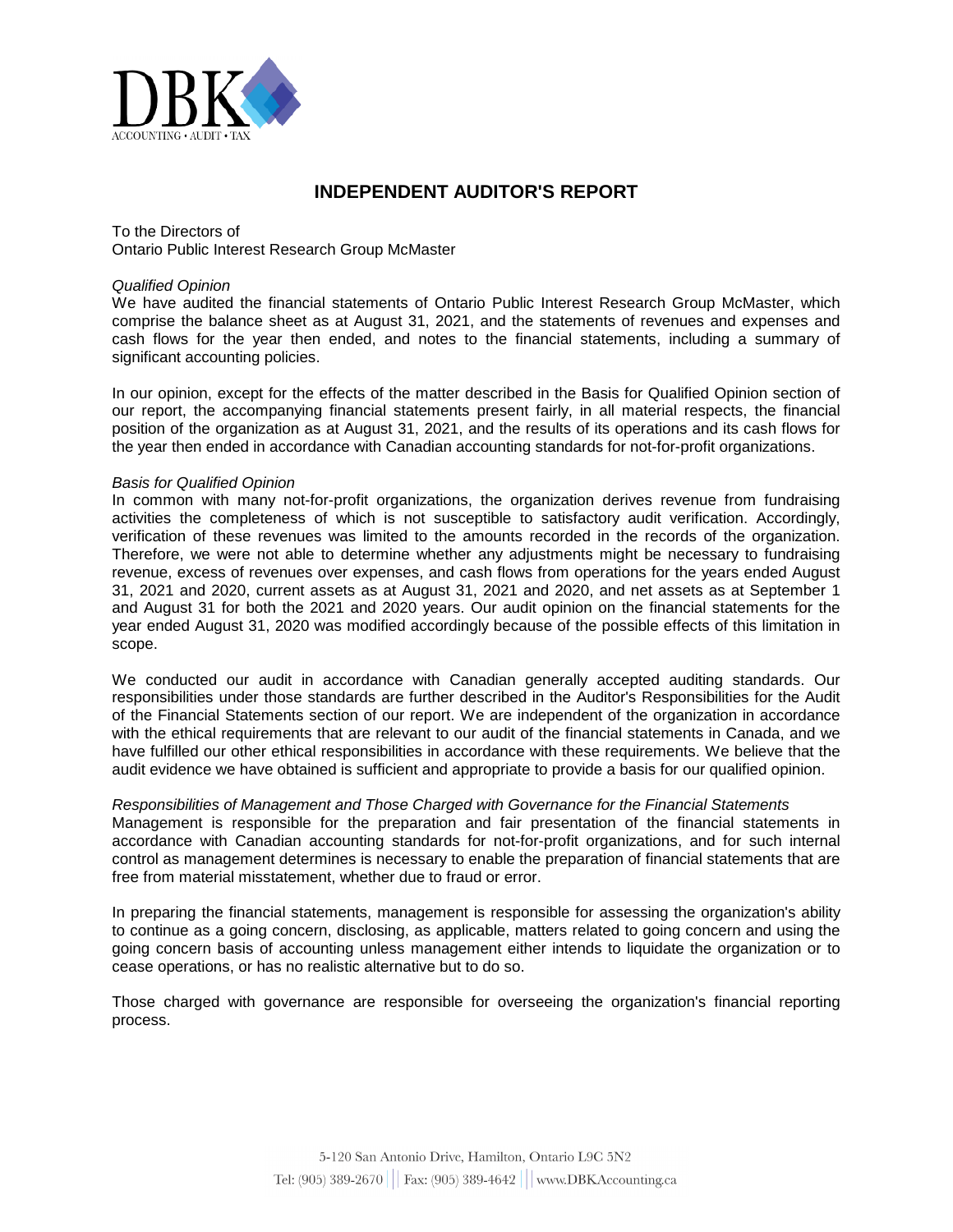## **INDEPENDENT AUDITOR'S REPORT, continued**

#### *Auditor's Responsibilities for the Audit of the Financial Statements*

Our objectives are to obtain reasonable assurance about whether the financial statements as a whole are free from material misstatement, whether due to fraud or error, and to issue an auditor's report that includes our opinion. Reasonable assurance is a high level of assurance, but is not a guarantee that an audit conducted in accordance with Canadian generally accepted auditing standards will always detect a material misstatement when it exists. Misstatements can arise from fraud or error and are considered material if, individually or in the aggregate, they could reasonably be expected to influence the economic decisions of users taken on the basis of these financial statements. As part of an audit in accordance with Canadian generally accepted auditing standards, we exercise professional judgment and maintain professional skepticism throughout the audit. We also:

- Identify and assess the risks of material misstatement of the financial statements, whether due to fraud or error, design and perform audit procedures responsive to those risks, and obtain audit evidence that is sufficient and appropriate to provide a basis for our opinion. The risk of not detecting a material misstatement resulting from fraud is higher than for one resulting from error, as fraud may involve collusion, forgery, intentional omissions, misrepresentations, or the override of internal control.
- Obtain an understanding of internal control relevant to the audit in order to design audit procedures that are appropriate in the circumstances, but not for the purpose of expressing an opinion on the effectiveness of the organization's internal control.
- Evaluate the appropriateness of accounting policies used and the reasonableness of accounting estimates and related disclosures made by management.
- Conclude on the appropriateness of management's use of the going concern basis of accounting and, based on the audit evidence obtained, whether a material uncertainty exists related to events or conditions that may cast significant doubt on the organization's ability to continue as a going concern. If we conclude that a material uncertainty exists, we are required to draw attention in our auditor's report to the related disclosures in the financial statements or, if such disclosures are inadequate, to modify our opinion. Our conclusions are based on the audit evidence obtained up to the date of our auditor's report. However, future events or conditions may cause the organization to cease to continue as a going concern.
- Evaluate the overall presentation, structure and content of the financial statements, including the disclosures, and whether the financial statements represent the underlying transactions and events in a manner that achieves fair presentation.
- Obtain sufficient appropriate audit evidence regarding the financial information of the entities or business activities within the organization to express an opinion on the financial statements. We are responsible for the direction, supervision and performance of the group audit. We remain solely responsible for our audit opinion.

We communicate with those charged with governance regarding, among other matters, the planned scope and timing of the audit and significant audit findings, including any significant deficiencies in internal control that we identify during our audit.

OBK Accounting Professional Corporation

**DBK Accounting Professional Corporation** Authorized to practice public accounting by the Chartered Professional Accountants of Ontario

Hamilton, Ontario March 3, 2022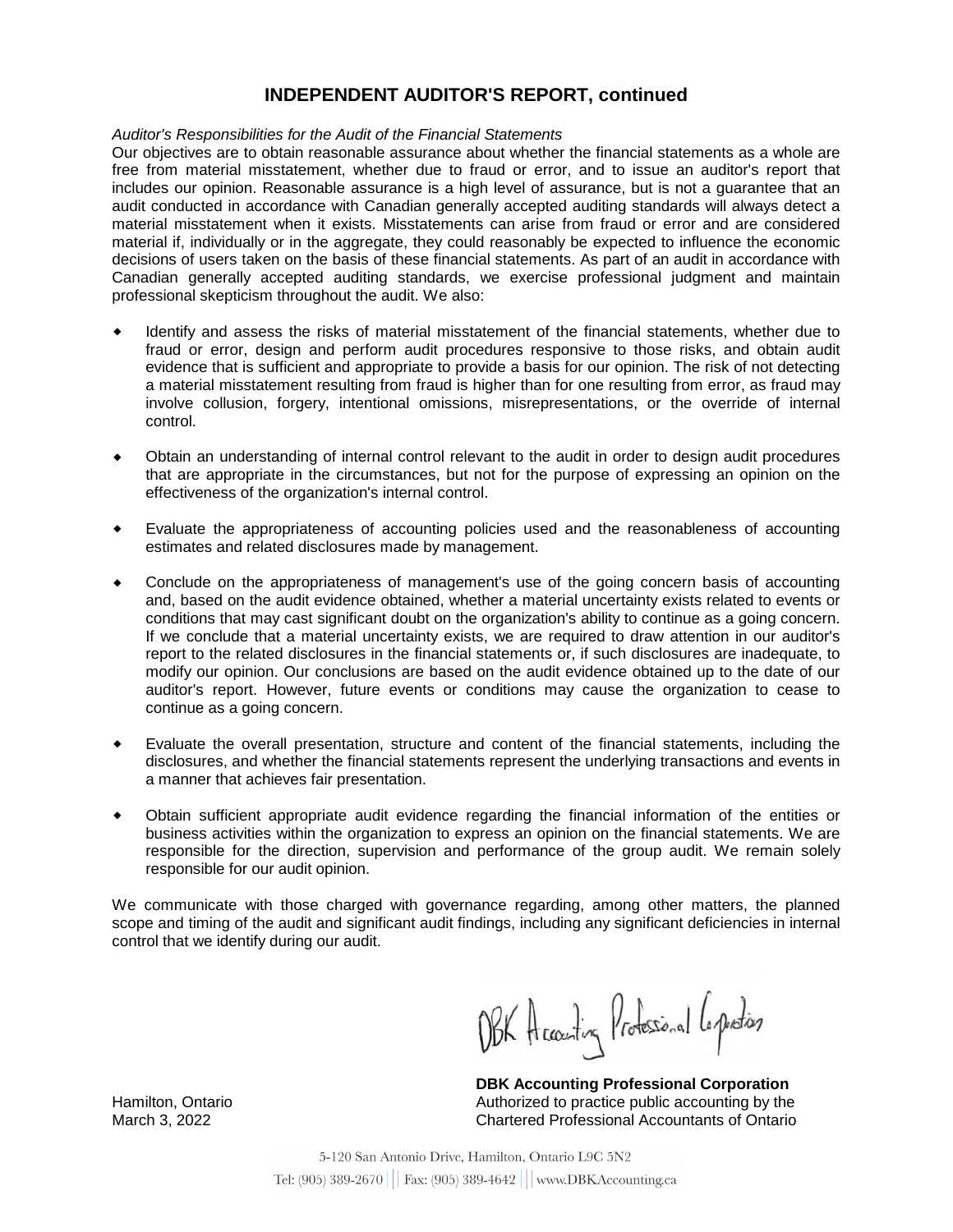### **BALANCE SHEET AS AT AUGUST 31, 2021**

|                                          | 2021         |    | 2020   |
|------------------------------------------|--------------|----|--------|
| <b>ASSETS</b>                            |              |    |        |
| Current assets                           |              |    |        |
| Cash                                     | \$<br>73,462 | \$ | 57,637 |
| Prepaid expenses                         | 4,745        |    | 6,118  |
|                                          | 78,207       |    | 63,755 |
| Capital assets (Note 3)                  | 4,493        |    | 4,870  |
|                                          | 82,700<br>Ж, | S  | 68,625 |
|                                          |              |    |        |
| <b>LIABILITY</b>                         |              |    |        |
| <b>Current liability</b>                 |              |    |        |
| Accounts payable and accrued liabilities | \$<br>10,305 | \$ | 11,559 |
| <b>FUND BALANCES</b>                     |              |    |        |
| Unrestricted                             | 72,395       |    | 57,066 |
|                                          | 82,700<br>\$ | \$ | 68,625 |

Approved on behalf of the Board of Directors:

Director **Director** Director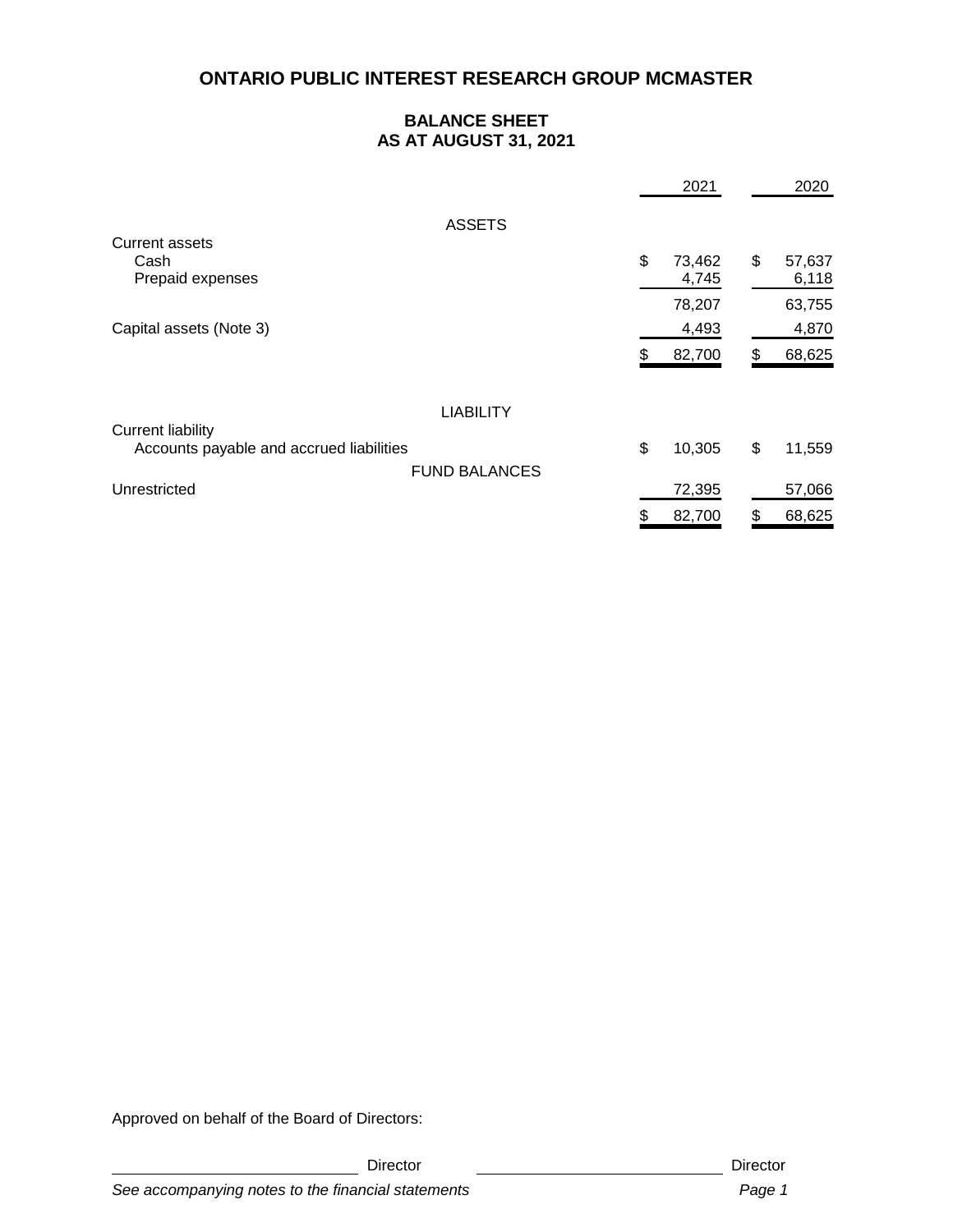### **STATEMENT OF REVENUES AND EXPENSES FOR THE YEAR ENDED AUGUST 31, 2021**

|                                               | 2021         | 2020         |
|-----------------------------------------------|--------------|--------------|
| Revenues                                      |              |              |
| Student fees                                  | \$<br>99,110 | \$<br>92,123 |
| Other income                                  | 490          | 999          |
| Merchandise                                   |              | 783          |
| Projects                                      |              | 338          |
|                                               | 99,600       | 94,243       |
| Expenses                                      |              |              |
| Accounting and legal                          | 1,198        | 2,094        |
| Advertising and promotion                     | 1,711        | 1,893        |
| Amortization                                  | 1,168        | 1,352        |
| Fair trade products                           | 205          | 228          |
| Insurance                                     | 2,357        | 1,780        |
| Office                                        | 490          | 209          |
| Other programming                             | 5,876        | 6,867        |
| Professional fees                             | 4,595        | 4,520        |
| Projects                                      | 6,408        | 789          |
| Salaries and related benefits                 | 55,624       | 28,888       |
| Telephone and utilities                       | 417          | 353          |
| Training and development                      | 233          | 250          |
| University fees                               | 991          | 921          |
| Working groups                                | 2,998        | 898          |
|                                               | 84,271       | 51,042       |
| Excess of revenues over expenses for the year | \$<br>15,329 | \$<br>43,201 |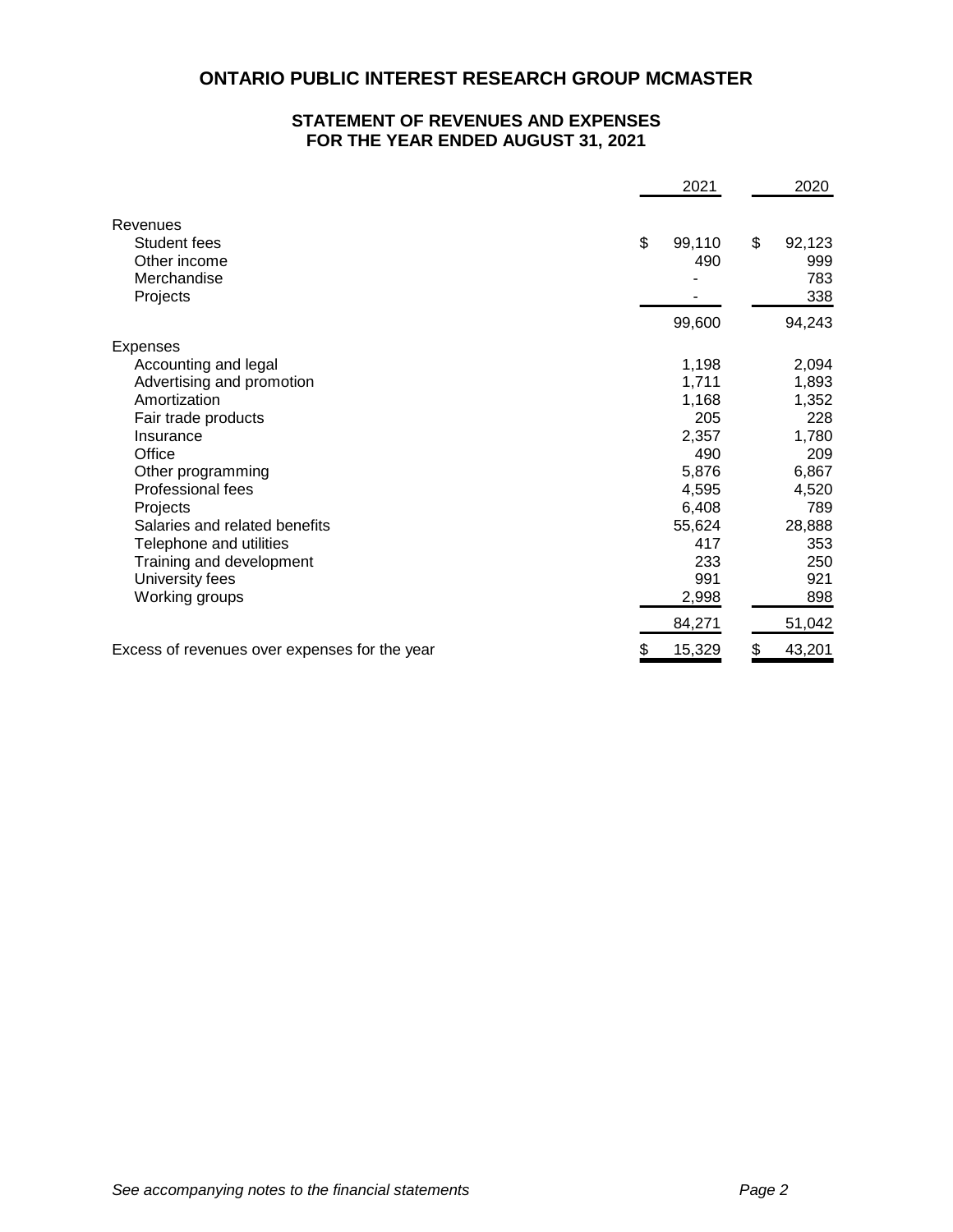### **STATEMENT OF CASH FLOWS FOR THE YEAR ENDED AUGUST 31, 2021**

|                                                                            | 2021         | 2020         |
|----------------------------------------------------------------------------|--------------|--------------|
| Operating activities<br>Excess of revenues over expenses<br>Adjustment for | \$<br>15,329 | \$<br>43,201 |
| Amortization                                                               | 1,168        | 1,352        |
| Net Change in non-cash working capital items                               | 16,497       | 44,553       |
| Accounts receivable                                                        |              | 1,312        |
| Prepaid expenses                                                           | 1,373        | (4, 560)     |
| Accounts payable and accrued liabilities                                   | (1, 254)     | (23,764)     |
|                                                                            | 16,616       | 17,541       |
| Investing activity                                                         |              |              |
| Purchase of capital assets                                                 | (791)        |              |
| Increase in cash                                                           | 15,825       | 17,541       |
| Cash, beginning of year                                                    | 57,637       | 40,096       |
| Cash, end of year                                                          | 73,462       | 57,637       |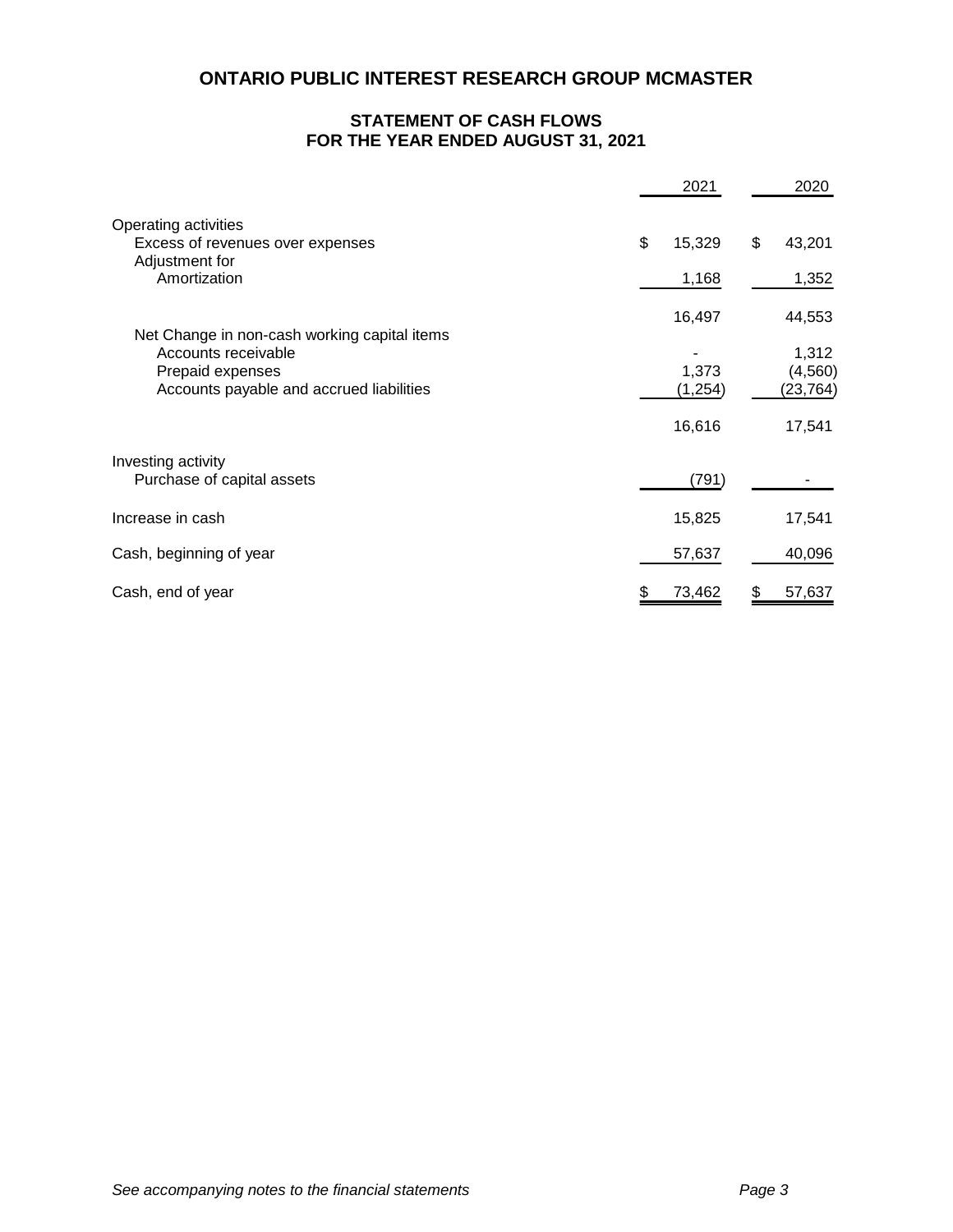### **NOTES TO THE FINANCIAL STATEMENTS FOR THE YEAR ENDED AUGUST 31, 2021**

#### **1. Nature of operations**

Ontario Public Interest Research Group McMaster was incorporated as a corporation without share capital by letters patent under the Ontario Corporations Act on December 2, 1996. The corporation is a not-for-profit organization and is therefore exempt from payment of income taxes as provided under the Income Tax Act.

The organization's purpose is to engage in charitable research and other non-profit activities to advance the welfare of the community.

#### **2. Significant accounting policies**

These financial statements are prepared in accordance with Canadian accounting standards for not-for-profit organizations. The significant accounting policies are detailed as follows:

#### (a) **Capital assets**

Capital assets are recorded at cost. The organization provides for amortization using the declining balance method at rates designed to amortize the cost of the capital assets over their estimated useful lives. The annual amortization rates are as follows:

| Furniture and fixtures | <b>20%</b> |
|------------------------|------------|
| Computer equipment     | $30\%$     |

#### (b) **Investments**

The organization follows the market method of accounting for its investments, written down for any permanent impairment value.

#### (c) **Revenue recognition**

Restricted donations are recognized as revenue in the year in which the related grants are expensed.

Unrestricted donations are recognized as revenue in the year received or receivable if the amount to be received can be reasonably estimated and collection is reasonably assured.

Government assistance is recognized as revenue in the year received or receivable if the amount to be received can be reasonably estimated and collection is reasonably assured.

#### (d) **Volunteer Service**

Because the hours of service by volunteers are not normally purchased by the organization and the difficulty in determining their fair market value, contributed services are not recognized in the financial statements.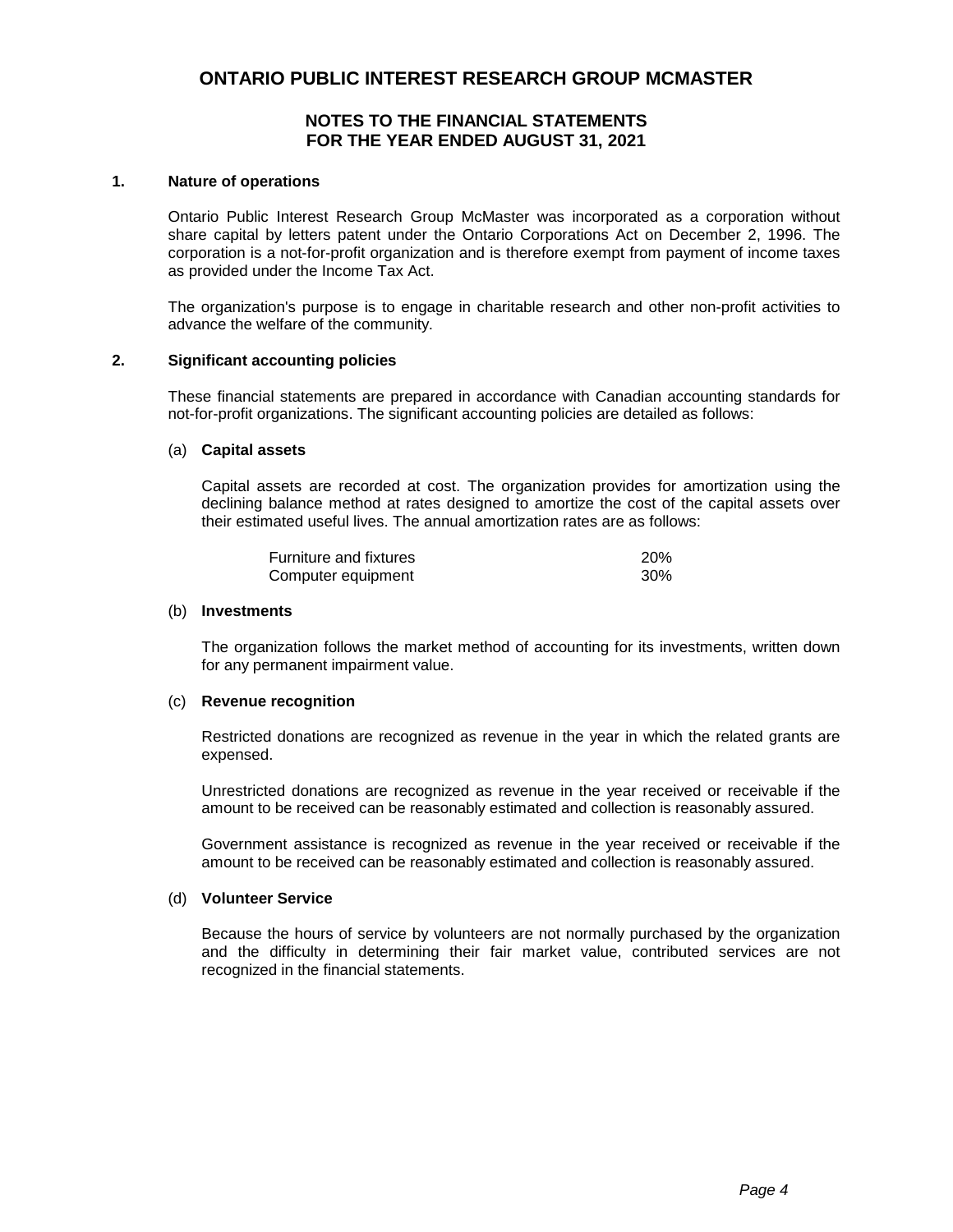### **NOTES TO THE FINANCIAL STATEMENTS FOR THE YEAR ENDED AUGUST 31, 2021**

#### **2. Significant accounting policies, continued**

#### (e) **Use of estimates**

The preparation of financial statements in conformity with Canadian accounting standards for not-for-profit organizations requires management to make estimates and assumptions that affect the reported amounts of assets and liabilities at the date of the financial statements and the reported amounts of revenues and expenses during the reporting period. By their nature, these estimates are subject to measurement uncertainty. The effect of changes in such estimates on the financial statements in future periods could be significant. Accounts specifically affected by estimates in these financial statements are valuation of short-term investments and accounts receivable.

#### (f) **Financial instrument classification**

The organization initially measures its financial assets and financial liabilities at fair value adjusted by, in the case of a financial instrument that will not be measured subsequently at fair value, the amount of transaction costs directly attributable to the instrument.

The organization subsequently measures all its financial assets and financial liabilities at amortized cost. Financial assets measured at amortized cost include cash and bank. Financial liabilities measured at amortized cost include accounts payable and accrued liabilities.

At the end of reporting period, the organization assesses whether there are any indications that a financial asset may be impaired. When there is an indication of impairment, the carrying amount of the asset is reduced and the amount of the reduction is recognized as an impairment loss in the statement of revenues and expenses.

#### **3. Capital assets**

|                                              | Cost             | Accumulated<br>amortization | 2021<br><b>Net</b> |    | 2020<br><b>Net</b> |
|----------------------------------------------|------------------|-----------------------------|--------------------|----|--------------------|
| Furniture and fixtures<br>Computer equipment | 10,966<br>19.316 | \$<br>7.671<br>18.118       | 3.295<br>1.198     | S  | 4,119<br>751       |
|                                              | 30,282           | 25,789                      | 4.493              | \$ | 4.870              |

#### **4. Economic dependence**

The organization receives the majority of its revenue through a funding agreement with McMaster University whereby a portion of the student's fees is contributed to the organization. The agreement can be cancelled by McMaster University if the organization does not observe established guidelines.

As the organization's primary source of revenue is from student fees, its ability to continue viable operations is dependent upon maintaining its agreement with McMaster University.